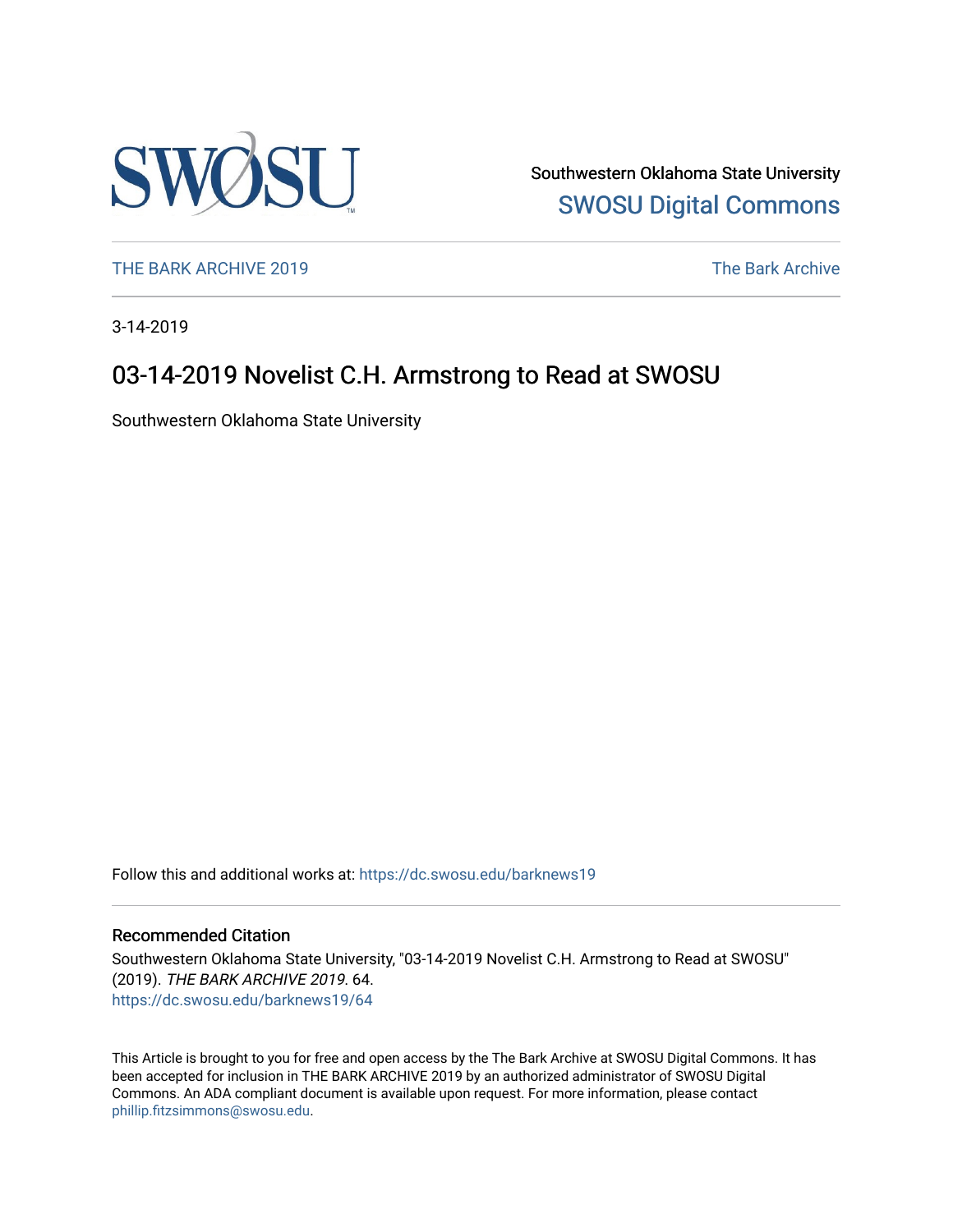



## **Novelist C.H. Armstrong to Read at SWOSU**

The *Westview* Writers Series at Southwestern Oklahoma State University is sponsoring a reading by novelist C.H. Armstrong on Monday, March 25, on the Weatherford campus.

Armstrong, author of *The Edge of Nowhere*, will read from her new young adult novel,*Roam.*

The public is invited to the 6 p.m. reading in the Al Harris Library on the SWOSU campus. Admission is free.

Dr. Amanda Smith-Chesley, editor of *Westview* at SWOSU, said Armstrong is an Oklahoma native transplanted in Minnesota for 26 years.

A 1992 graduate of the University of Oklahoma, she holds a B.A. in Journalism with a minor in History. A prolific reader of many genres, Armstrong vividly remembers learning to read and the thrill of "unlocking the code" behind the letters that make up a word.

*Roam* (her young adult novel about a homeless teen and her family) pays tribute to Harper Lee and the many life lessons taught through her character, Atticus Finch, in *To Kill a Mockingbird.*

*The Edge of Nowhere* was Armstrong's first published novel and was inspired by her own family's experiences in rural Oklahoma during the one-two punch that was The Dust Bowl and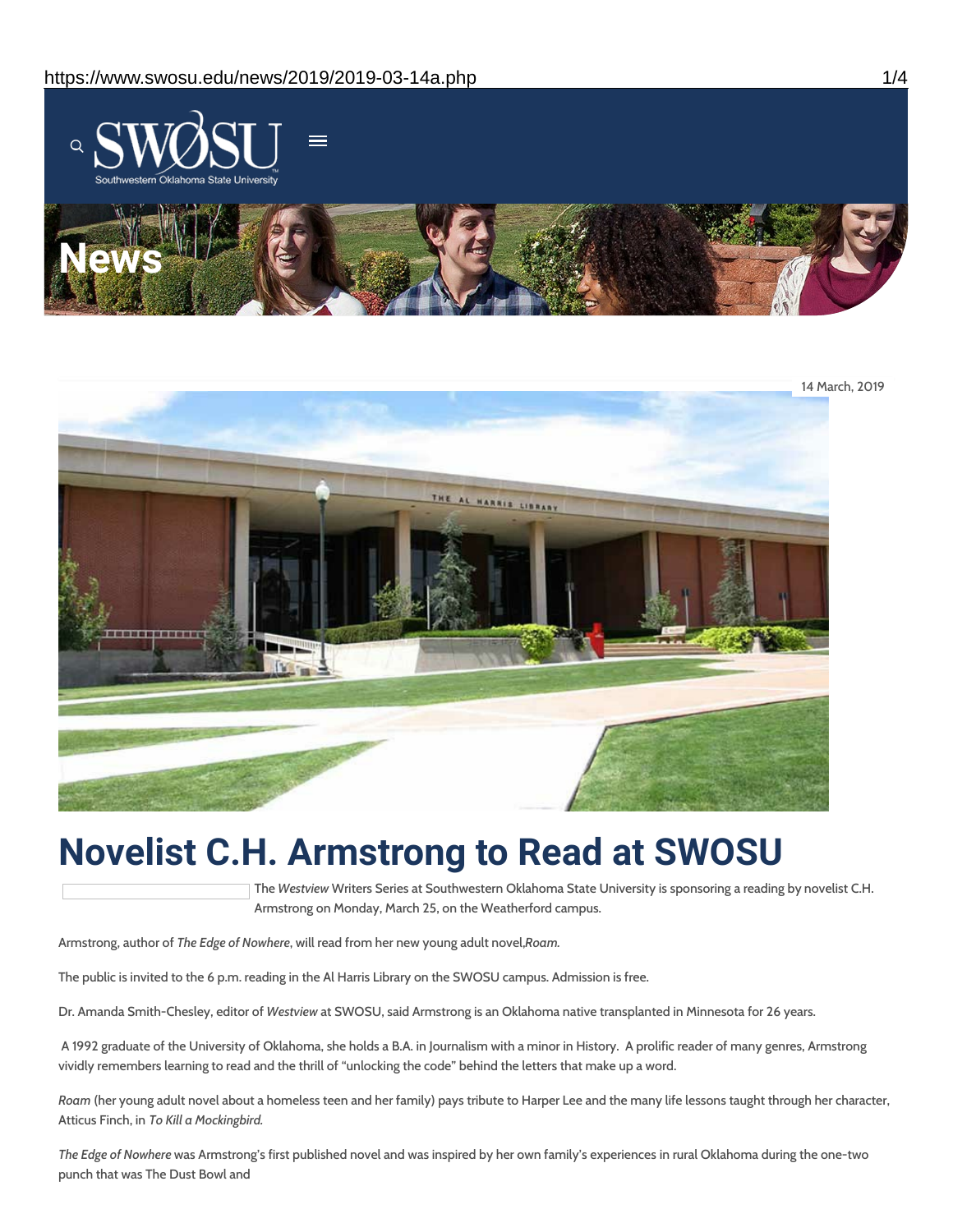#### https://www.swosu.edu/news/2019/2019-03-14a.php 2/4

The Great Depression. While it is overall a work of fiction, many of the main plot points were based upon her grandmother's struggles as a young widow during the era. Armstrong's father, represented by the character of Ethan in the novel, is the eighth of 14 children.

For more information about the March 25 event, contact Smith-Chesley at (580) 774-3734.

| Academics                | D |
|--------------------------|---|
| Administration           | D |
| Alumni and Foundation    | D |
| Community                | D |
| Events                   | D |
| <b>Faculty and Staff</b> | D |
| Miscellaneous            | D |
| Sayre                    | D |
| <b>Students</b>          | D |
|                          |   |

# **Archive Links**  $2018$  $2019$ [2020](https://www.swosu.edu/news/2020/index.php)  $\bullet$ [Archive](https://dc.swosu.edu/bark/) **Archive Archive Archive Archive Archive** Archive Archive Archive Archive Archive Archive Archive Archive



#### Weatherford Campus

100 Campus Drive Weatherford, OK 73096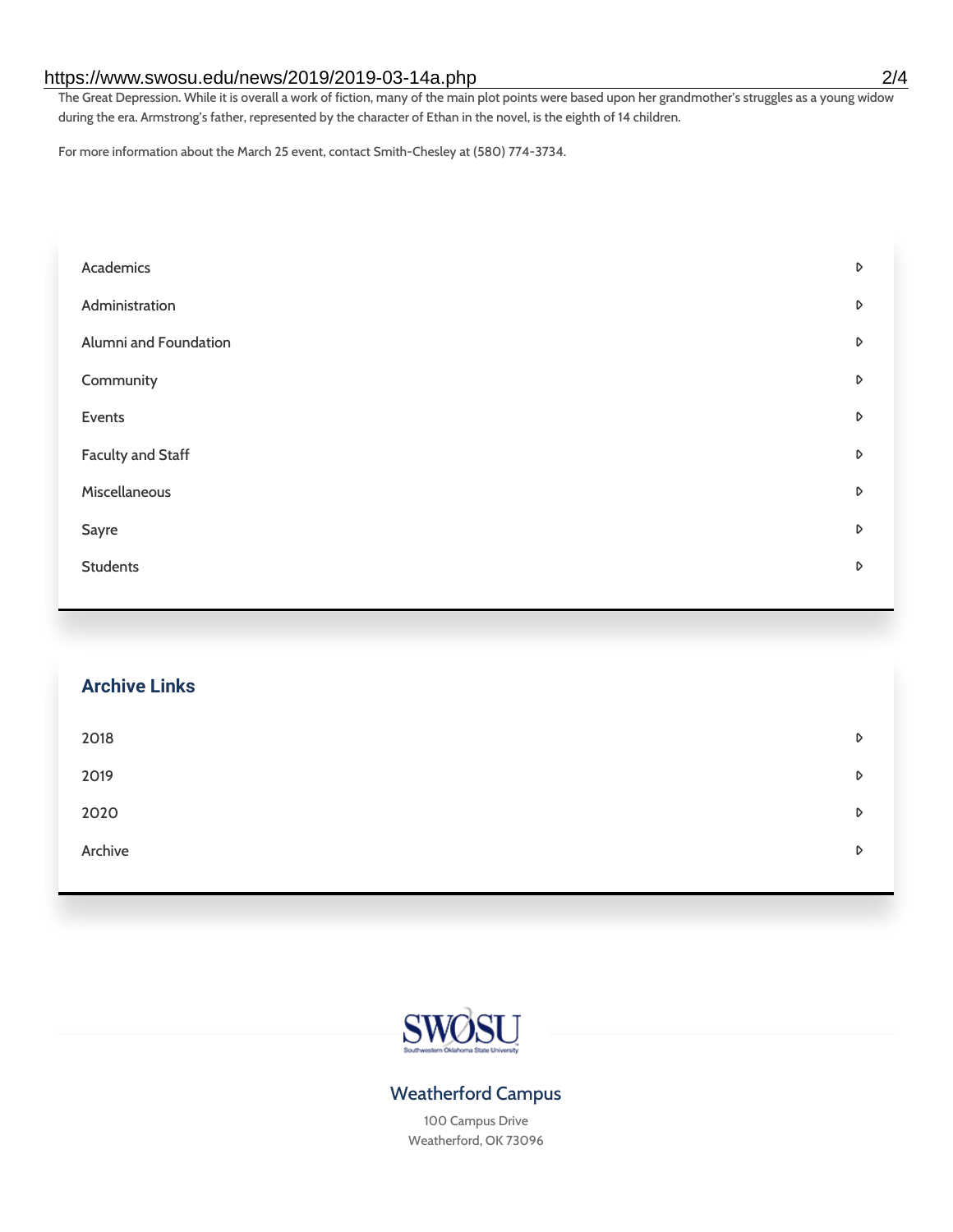#### Sayre Campus

409 E Mississippi Ave Sayre, OK 73662

Connect to Us



Contact [Information](https://www.swosu.edu/about/contact.php)

[University/Facility](https://www.swosu.edu/about/operating-hours.php) Hours

[Campus](https://map.concept3d.com/?id=768#!ct/10964,10214,10213,10212,10205,10204,10203,10202,10136,10129,10128,0,31226,10130,10201,10641,0) Map

Give to [SWOSU](https://standingfirmly.com/donate)

Shop [SWOSU](https://shopswosu.merchorders.com/)



**[Directory](https://www.swosu.edu/directory/index.php)** 

[Calendar](https://eventpublisher.dudesolutions.com/swosu/)

[Apply](https://www.swosu.edu/admissions/apply-to-swosu.php)

[GoSWOSU](https://qlsso.quicklaunchsso.com/home/1267)

[Jobs@SWOSU](https://swosu.csod.com/ux/ats/careersite/1/home?c=swosu)



Current [Students](https://bulldog.swosu.edu/index.php)

[Faculty](https://bulldog.swosu.edu/faculty-staff/index.php) and Staff

**Enrollment Management** [580.774.3782](tel:5807743782)

> **PR/Marketing** [580.774.3063](tel:5807743063)